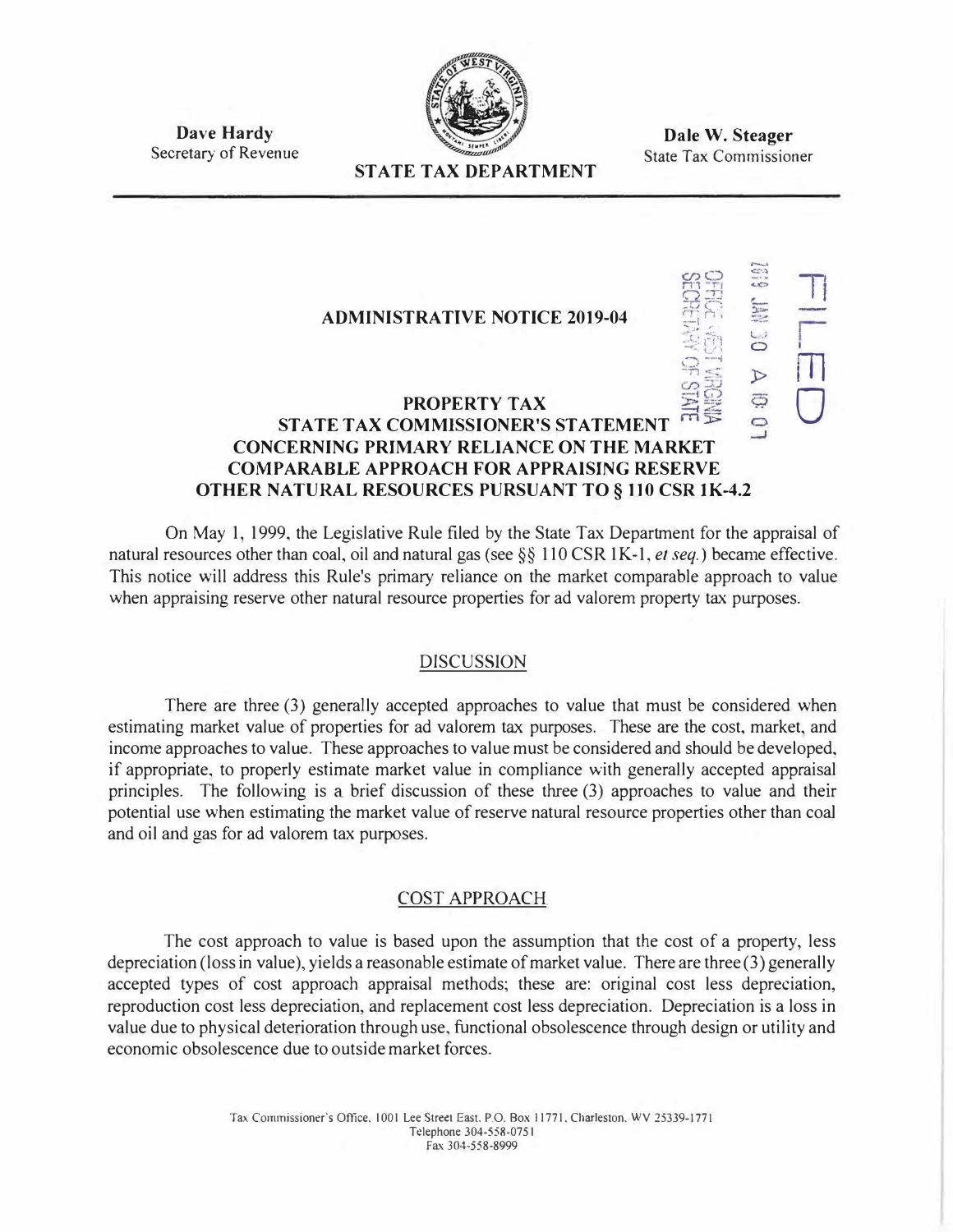### **Administrative Notice 2019-04 Page 2** Page 2

Original cost less depreciation is the cost of acquisition of a property less a loss in value due to physical deterioration, functional obsolescence and economic obsolescence. This approach is widely employed in the appraisal of "cost-based" regulated utilities, however it has a limited application when appraising reserve natural resource properties, as many of these types of properties were acquired years ago at substantially less than current market value.

Reproduction cost less depreciation is the cost of reproducing an exact replica of a property less physical deterioration, functional obsolescence, and economic obsolescence. This approach is employed in appraising one-of-a-kind properties such as works of art or special purpose properties, an example of which is the State's Capitol Building. Other mineral properties are a nonrenewable natural resource and therefore cannot be reproduced. Because of their nonrenewable nature, reserve natural resource properties do not lend themselves to development of a reproduction cost less depreciation appraisal.

Replacement cost less depreciation is the cost of replacing a property with one of like utility less physical deterioration and economic obsolescence. This approach is the most widely used of the three (3) cost approaches to value and is widely employed in the appraisal of commercial and industrial personal property. Replacement cost has limited application, however, in the appraisal of nonrenewable natural resource properties, as the resource cannot, by its nature, be replaced. Because of their nonrenewable nature, reserve natural resource properties do not lend themselves to the development of replacement cost new less depreciation appraisals.

#### INCOME APPROACH

The income approach to value is based upon the assumption that a property is worth the future income, discounted to present worth, that it will generate for a prospective buyer. The income approach is widely used in the valuation of various types of income producing properties; however, the approach has limited application in valuing properties that do not produce an income stream. Reserve other natural resource properties do not readily produce an income stream and do not therefore readily lend themselves to application of an income approach valuation.

## MARKET APPROACH

The market approach to value is based upon the assumption that the recent selling price of comparable properties, if properly analyzed and adjusted, will yield a reasonable estimate of current market value. Consistent with the above referenced Legislative Rule, the State Tax Department developed a market comparable approach for reserve other mineral properties. The Department has reviewed sales during at least the five (5) calendar years prior to the July 1<sup>st</sup> appraisal date of 2018 in various fashions and has constructed measures of central tendency concerning sales transacted during the aforementioned period of time. These sales have been analyzed according to methods established in§ 110 CSR lK-4.2 for reserve other natural resource properties. The Department published and filed final variables on August 29, 2018.